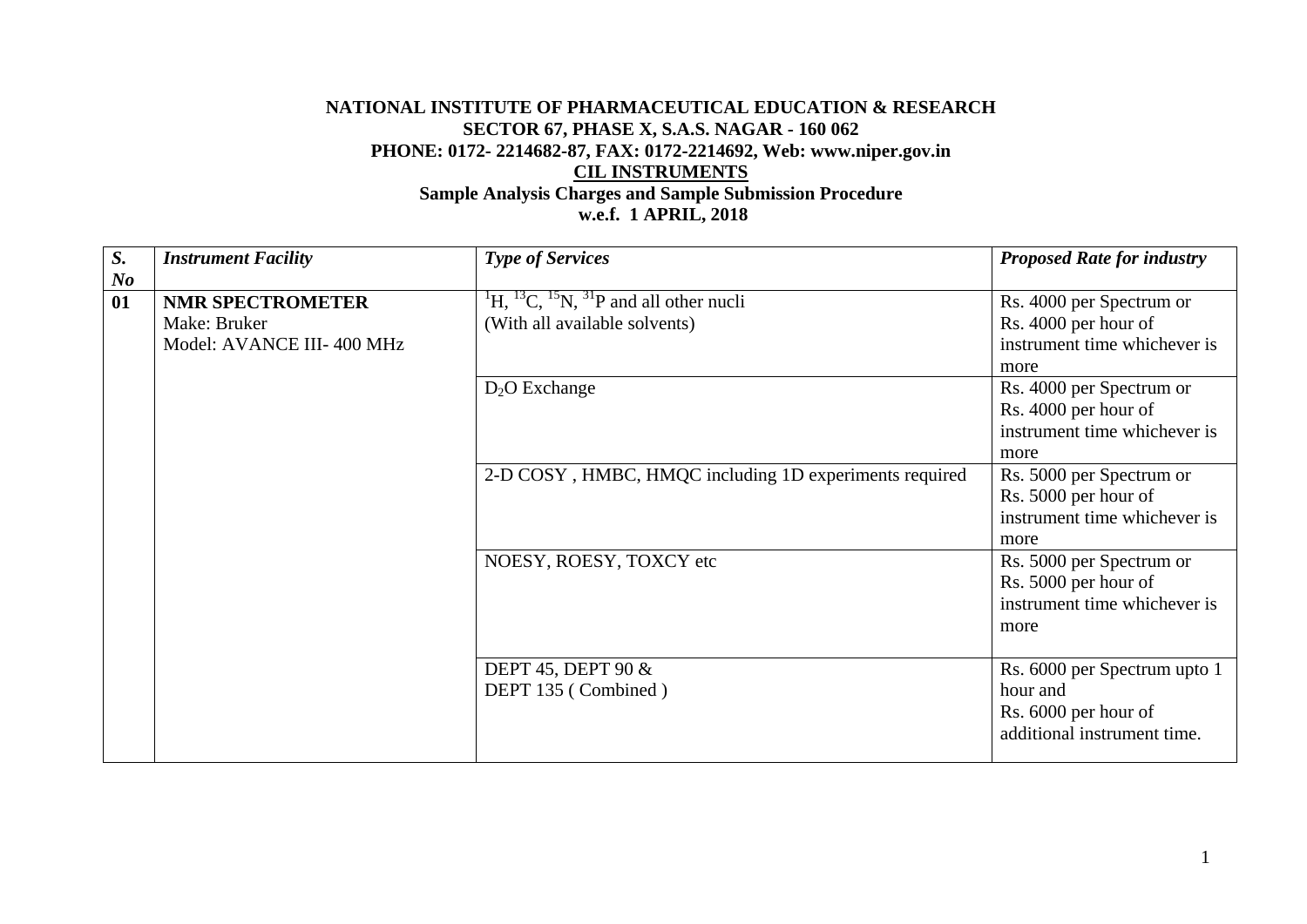| 02             | LCMS $n$ (n=9)                 | <b>Direct Injection Mass</b>           | Rs. 5000 per Sample        |
|----------------|--------------------------------|----------------------------------------|----------------------------|
|                | with APCI / ESI PROBE          |                                        |                            |
|                | Make: Finnigan mat             | Direct Injection / MS-MS $(n=1)$       | Rs. 6000 per sample        |
|                | Model: LCQ                     |                                        |                            |
|                |                                | Direct Injection / MS-MS $(n=2-9)$     | Additional Rs 2000 per MS  |
|                |                                |                                        | for single peak            |
| 03             | LCMS $n$ (n=9)                 | <b>Direct Injection Mass</b>           | Rs. 5000 per Sample        |
|                | WITH APCI / ESI PROBE          |                                        |                            |
|                | Make: Thermo                   | Direct Injection / MS-MS $(n=1)$       | Rs. 6000 per sample        |
|                | Model: LTO-XL                  |                                        |                            |
|                |                                | Direct Injection / MS-MS $(n=2-9)$     | Additional Rs 2000 per MS  |
|                |                                |                                        | for single peak            |
|                |                                | <b>LCMS</b>                            | Rs. 6000 per Sample        |
|                |                                | (Method to be Provided)                |                            |
|                |                                | $LC-MS / MS (n=1)$                     | Rs. 7000 per Sample        |
|                |                                | (Method to be Provided)                |                            |
|                |                                |                                        |                            |
|                |                                | LC-MS / MS $(n=2-9)$                   | Additional Rs. 2000 per MS |
|                |                                | (Method to be Provided)                | for single peak            |
| 04             | <b>HIGH RESOLUTION LCMS/MS</b> | Direct Injection MS                    | Rs. 12500 per Sample       |
|                | <b>MS Make: Bruker</b>         | <b>LCMS</b>                            | Rs. 16000 per Sample       |
|                | MS Model: maXis                | LCMS/MS (MS for one peak)              | Rs. 18000 per Sample       |
|                | <b>UPLC Make: Waters</b>       | <b>CHN</b> determination (Single Mass) | Included in above          |
|                | <b>UPLC Model: Equity</b>      |                                        |                            |
|                |                                | Protein sequencing                     | Included in above          |
| 0 <sub>5</sub> | $GCMSn(n=5)$                   | GCMS in EI mode                        | Rs. 5000 per Sample        |
|                | Make: Thermo                   | (Method to be Provided)                |                            |
|                | Make: Polaris-Q                | GCMS in CI mode                        | Rs. 6000 per Sample        |
|                |                                | (Method to be Provided)                |                            |
|                |                                | Direct Injection MS in EI mode         | Rs. 5000<br>per Sample     |
|                |                                | Direct Injection MS in CI mode         | Rs. 6000 per Sample        |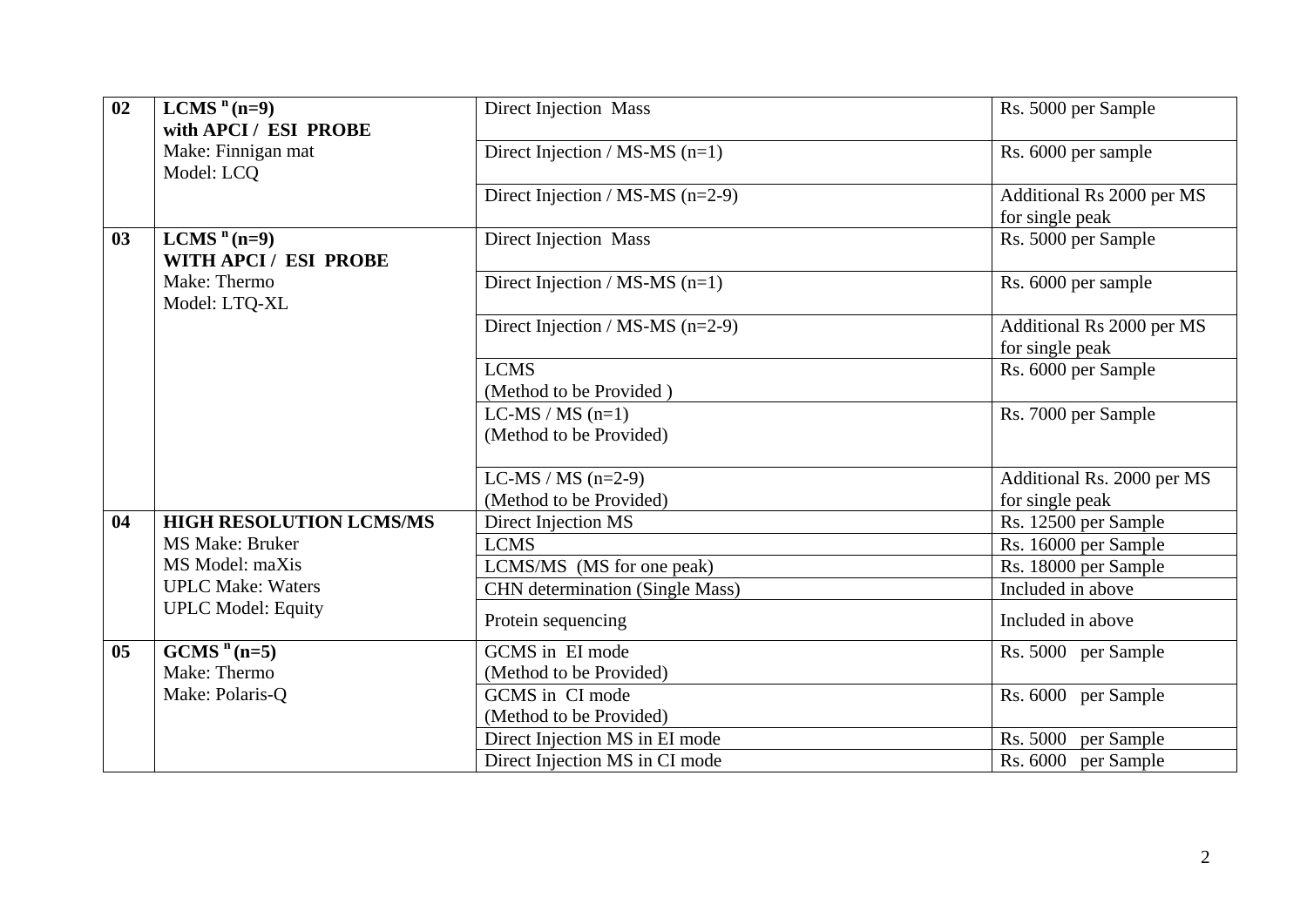|    |                                                                                                             | <b>Additional Peak Spectra</b>                                   | Included in above            |
|----|-------------------------------------------------------------------------------------------------------------|------------------------------------------------------------------|------------------------------|
|    |                                                                                                             | Library Search                                                   | Rs. 500 per Peak             |
|    |                                                                                                             | <b>Column Changing Charges</b>                                   | Rs. 8000                     |
| 06 | <b>MALDI TOF - TOF</b>                                                                                      | <b>MALDIMS</b>                                                   | Rs. 6000 per Sample          |
|    | <b>MASS SPECTROMETER</b>                                                                                    | <b>MALDI MS / MS</b>                                             | Rs. 7000 per Sample          |
|    | Make: Bruker                                                                                                | Peptide Mass Fingerprinting                                      | Rs. 9000 per Sample          |
|    | Model: Ultraflex TOF/TOF                                                                                    |                                                                  |                              |
|    |                                                                                                             |                                                                  |                              |
| 07 | 2DGC with HEAD SPACE AUTO                                                                                   | <b>Qualitative Analysis</b>                                      | Rs. 3000 per injection or    |
|    | <b>SAMPLER</b><br>(Method to be Provided)                                                                   |                                                                  | Rs. 3000 per hour of         |
|    | Make: Thermo                                                                                                |                                                                  | instrument time whichever is |
|    | Model: Trace GC Ultra                                                                                       |                                                                  | more                         |
|    |                                                                                                             | <b>Quantitative Analysis</b>                                     | Rs. 3500 per injection or    |
|    | (Method to be Provided)                                                                                     |                                                                  | Rs. 3500 per hour of         |
|    |                                                                                                             |                                                                  | instrument time whichever is |
|    |                                                                                                             |                                                                  | more                         |
|    |                                                                                                             | <b>Standard Curve Single Element for Quantitative Analysis</b>   | Rs. 5000 with 5 point curve  |
|    |                                                                                                             | (Method to be provided)                                          |                              |
|    |                                                                                                             | Standard Curve each additional Element for Quantitative Analysis | Rs. 5000 with 5 point curve  |
|    |                                                                                                             | (Method to be provided)                                          |                              |
| 08 | <b>HPLC</b>                                                                                                 | Using C-18, C-8 or Phenyl Columns and UV/RI/ Fluorescence/       | Rs. 2000 per Sample or       |
|    | Make: Shimadzu                                                                                              | PDA detectors                                                    | Rs. 2000 per hour of         |
|    | <b>Qualitative Analysis</b>                                                                                 |                                                                  | instrument time whichever is |
|    |                                                                                                             | (Method to be provided)                                          |                              |
|    | Using C-18, C-8 or Phenyl Columns and UV/RI/ Fluorescence/<br>PDA detectors<br><b>Quantitative Analysis</b> |                                                                  | Rs. 2500 per Sample or       |
|    |                                                                                                             |                                                                  | Rs. 2500 per hour of         |
|    |                                                                                                             |                                                                  | instrument time whichever is |
|    |                                                                                                             | (Method to be provided)                                          | more                         |
|    |                                                                                                             | Using ELSD detectors                                             | Rs. 3000 per Sample or       |
|    |                                                                                                             | <b>Qualitative Analysis</b>                                      | Rs. 3000 per hour of         |
|    |                                                                                                             | (Method to be provided)                                          | instrument time whichever is |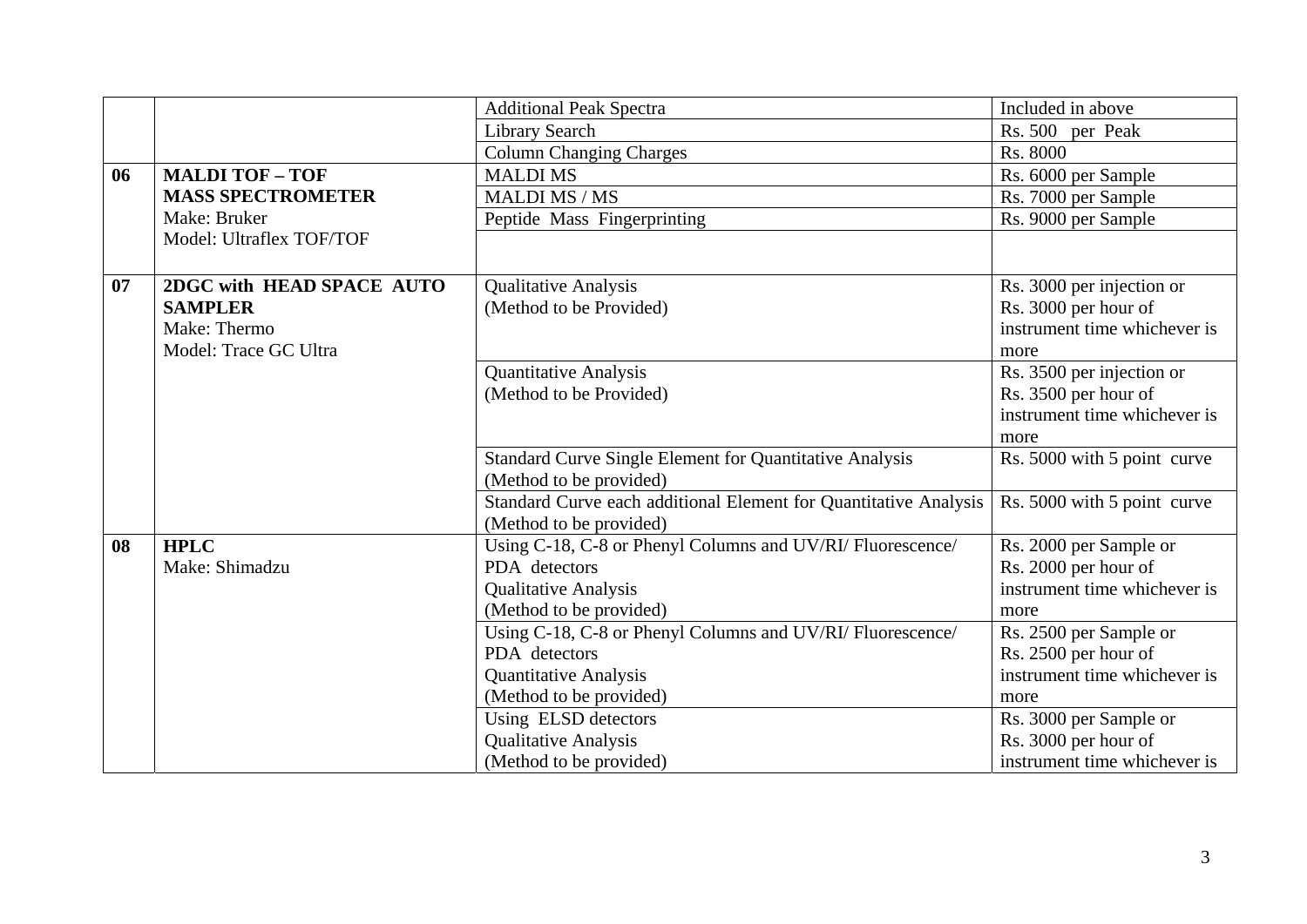|           |                                      |                                                | more                         |
|-----------|--------------------------------------|------------------------------------------------|------------------------------|
|           |                                      |                                                |                              |
|           |                                      | Using ELSD detectors                           | Rs. 3500 per Sample or       |
|           |                                      | <b>Quantitative Analysis</b>                   | Rs. 3500 per hour of         |
|           |                                      | (Method to be provided)                        | instrument time whichever is |
|           |                                      |                                                | more                         |
| 09        | <b>FTIR with ATR &amp; IR</b>        | Normal Spectrum (per Spectra)                  | Rs. 2000 per Sample          |
|           | <b>MICROSCOPE</b>                    | Synthesis Monitoring System                    | Rs. 2500 per Sample          |
|           | Make: Perkin Elmer                   | SMS (per Spectra)                              |                              |
|           | Model: Synthesis Monitoring System   |                                                |                              |
| <b>10</b> | <b>UV / VIS Spectrophotometer</b>    | Normal Spectrum Qualitative                    | Rs. 1500 per Spectrum        |
|           | Make: Shimadzu                       | Normal Spectrum Quantitative                   | Rs. 1700 per Spectrum        |
|           | Model: UV-2450                       |                                                |                              |
| 11        | <b>FLUORESCENCE</b>                  | Normal Spectrum                                | Rs. 2000 per Sample.         |
|           | <b>SPECTROMETER</b>                  | <b>Plate Reader</b>                            | Rs. 6000 per Plate           |
|           | Make: Varian / Perkin Elmer          |                                                |                              |
|           | Model: CARY-Eclipse/ LS-50B          |                                                |                              |
| 12        | <b>Polarimeter</b>                   | Specific Optical Rotation for each wave length | Rs. 2000 per Spectrum        |
|           | Wavelength 365, 405, 436, 546, 589 & | Optical Rotation for each wave length          | Rs. 2000 per Spectrum        |
|           | 633 nm                               | Concentration for each wave length             | Rs. 2000 per Spectrum        |
|           | Make: RUDOLPH                        | Sample Preparation                             | Included in Rs. 2000.        |
|           | Model: Autopol-V                     |                                                |                              |
| 13        | <b>CIRCULAR DICHROISM</b>            | Normal Spectrum Qualitative                    | Rs. 2000 per Spectrum or     |
|           | Make: Jasco                          |                                                | Rs. 2000 per hour of         |
|           | Model: J-815                         |                                                | instrument time whichever is |
|           |                                      |                                                | more                         |
|           |                                      | Normal Spectrum Quantitative                   | Rs. 2500 per Spectrum or     |
|           |                                      |                                                | Rs. 2500 per hour of         |
|           |                                      |                                                | instrument time whichever is |
|           |                                      |                                                | more                         |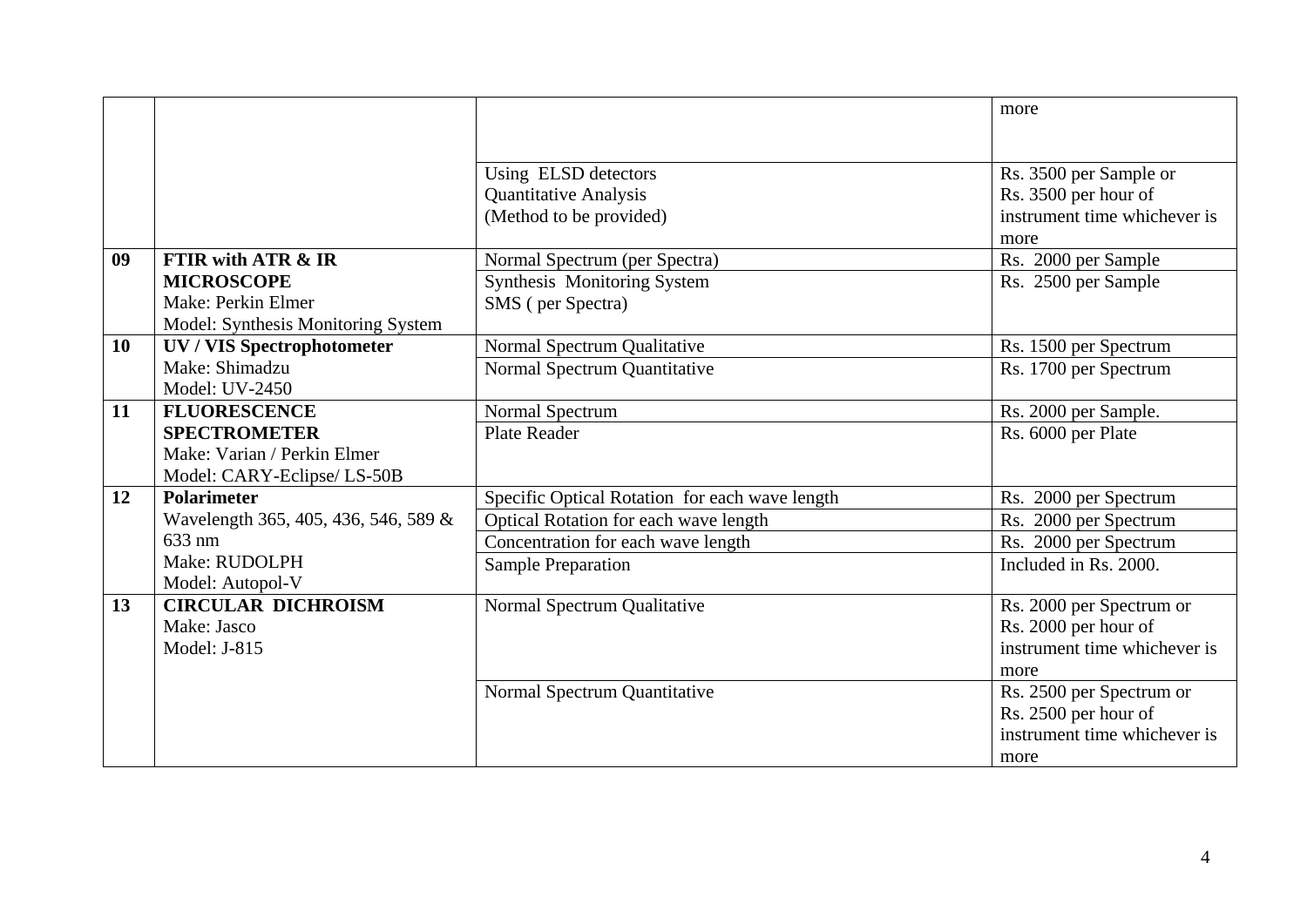| 14 | <b>ELEMENTAL ANALYZER</b><br>Make: Thermo<br>Model: Flash 2000                           | C, H, N & S.                                                    | Rs. 6000 per sample                                                                      |
|----|------------------------------------------------------------------------------------------|-----------------------------------------------------------------|------------------------------------------------------------------------------------------|
| 15 | <b>TGA</b><br>Make: Mettler Toledo<br>Model: TGA/SDTA 851 <sup>e</sup>                   | Normal Spectrum                                                 | Rs. 4000 per Spectrum or<br>Rs. 4000 per hour of<br>instrument time whichever is<br>more |
| 16 | <b>DSC</b><br>Make: Mettler Toledo<br>Model: DSC 821 <sup>e</sup>                        | Normal Spectrum                                                 | Rs. 3000 per Sample or<br>Rs. 3000 per hour of<br>instrument time whichever is<br>more   |
| 17 | <b>DSC</b><br>Make: PerkinElmer<br>Model: Diamond DSC                                    | Normal Spectrum                                                 | Rs. 3000 per Sample or<br>Rs. 3000 per hour of<br>instrument time whichever is<br>more   |
| 18 | <b>ATOMIC ABSORPTION</b><br><b>SPECTROMETER</b><br>Make: Analytic Gena<br>Model: AAS 5EA | As, Ba, Cd, Cr, Hg, K, Mg Ni, Pb, Sb, Se, Mn, Fe, Cu, Na, K, Zn | Rs. 3000 per Element per<br>Sample<br>(Including Sample)<br>Preparation)                 |
| 19 | <b>FREEZE DRYER</b><br>(Lyophilizer)                                                     | RBG Bottle 500 ml / 1000 ml                                     | Rs. 2000 per sample up to<br>100ml / 24 hr.                                              |
|    | Make: Heto<br>Model: FD-8-85                                                             | Tray (1 Nos.)                                                   | Rs. 3000 / hr of instrument<br>time                                                      |
|    |                                                                                          | Tray (2 Nos.)                                                   | Rs. 4000 / hr of instrument<br>time                                                      |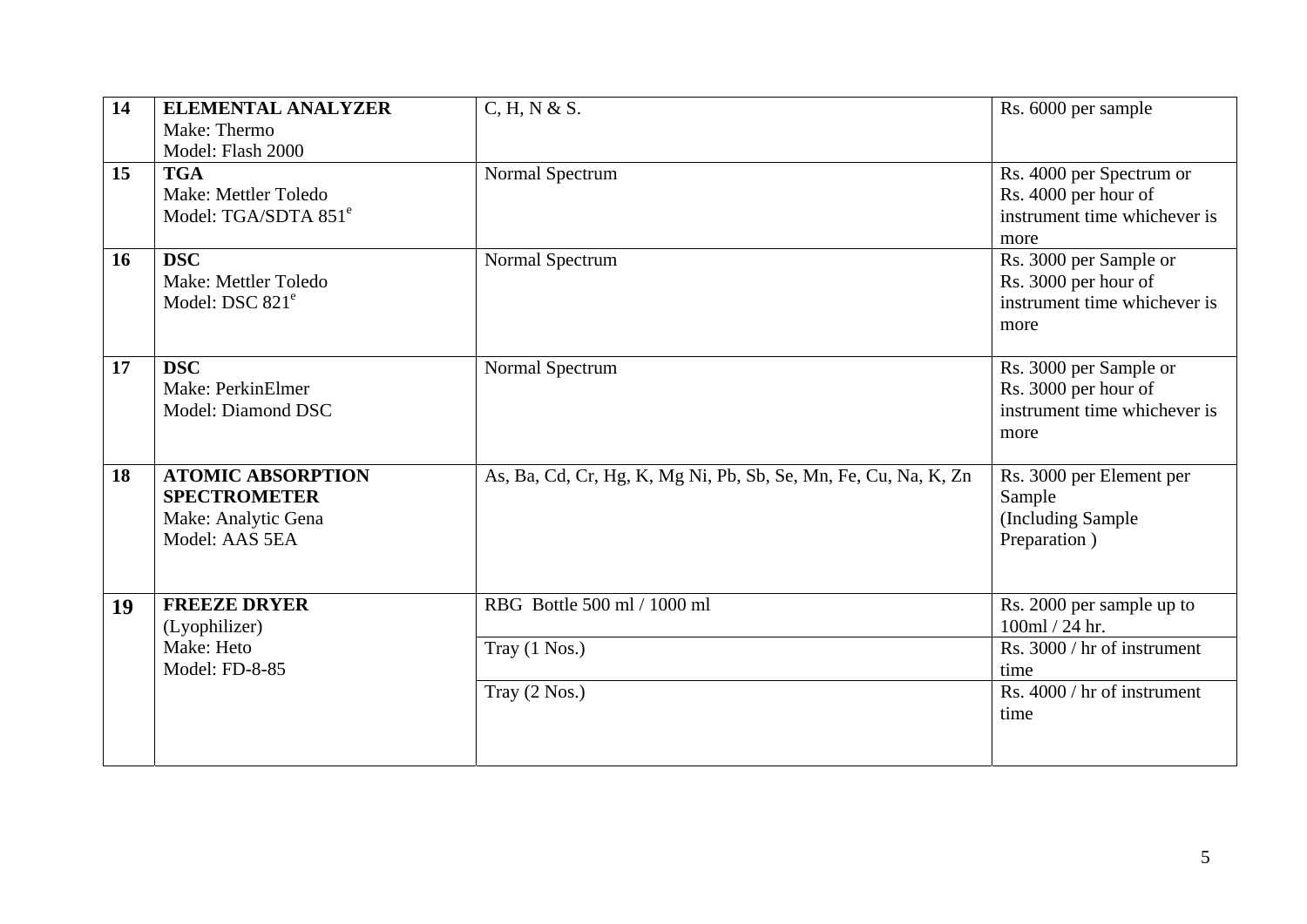| 20 | <b>FREEZE DRYER</b>                 | RBG Bottle 500 ml / 1000 ml                                            | Rs. 2000 per sample up to       |
|----|-------------------------------------|------------------------------------------------------------------------|---------------------------------|
|    | (Lyophilizer)                       |                                                                        | 100ml / 24 hr.                  |
|    | Make: Heto                          |                                                                        |                                 |
|    | Model: FD-1-110                     |                                                                        |                                 |
| 21 | <b>TITRATOR</b>                     | Moisture                                                               | Rs. 3000 for $1st$ sample and   |
|    | Make: Metrohm                       | (Including 3 samples for factor calculation, 1 for standard $\&$ 2 for | Rs.1000 per additional sample   |
|    | Model: 716 DMS Titrino              | duplicate sample) with Methanol as solvent                             |                                 |
|    |                                     | Moisture                                                               | Rs. 3500 for $1st$ sample and   |
|    |                                     | (Including 3 samples for factor calculation, 1 for standard $\&$ 2 for | Rs.1000 per additional sample   |
|    |                                     | duplicate sample) with Pyridine as solvent                             |                                 |
| 22 | <b>ULTRA CENTRIFUGE</b>             | <b>Fixed Angle Rotor without Tubes</b>                                 | Rs. 2000 per hr.                |
|    | (Refrigerated)                      | Fixed Angle Rotor with Tubes                                           | Rs. 2500 per hr.                |
|    | Make: Beckman Coulter               | Swing Bucket without Tubes                                             | Rs. 2000 per hr.                |
|    | Model: Optima LE-80K                | Swing Bucket with Tubes                                                | Rs. 2500 per hr.                |
| 23 | <b>POWDER XRD</b>                   | Powder XRD                                                             | Rs. 4000 per Spectrum or        |
|    | with auto sampler, temperature $\&$ |                                                                        | Rs. 4000 per hour of            |
|    | humidity controller                 |                                                                        | instrument time whichever is    |
|    | Make: Bruker                        |                                                                        | more                            |
|    | Model: D8                           |                                                                        |                                 |
| 24 | <b>DVS</b>                          | Normal Analysis                                                        | Rs. 2500 per sample or          |
|    | Make:TA (Waters)                    |                                                                        | Rs. 2500 per hour of            |
|    | Model: Q5000 SA                     |                                                                        | instrument time whichever is    |
|    |                                     |                                                                        | more                            |
| 25 | <b>Semi Preparative HPLC</b>        | Method and Solvents to be provided by user                             | Rs. 5000 per hour of instrument |
|    |                                     |                                                                        | time                            |
| 26 | <b>Preparative HPLC</b>             | Method and Solvents to be provided by user                             | Rs. 6000 per hour of instrument |
|    |                                     |                                                                        | time                            |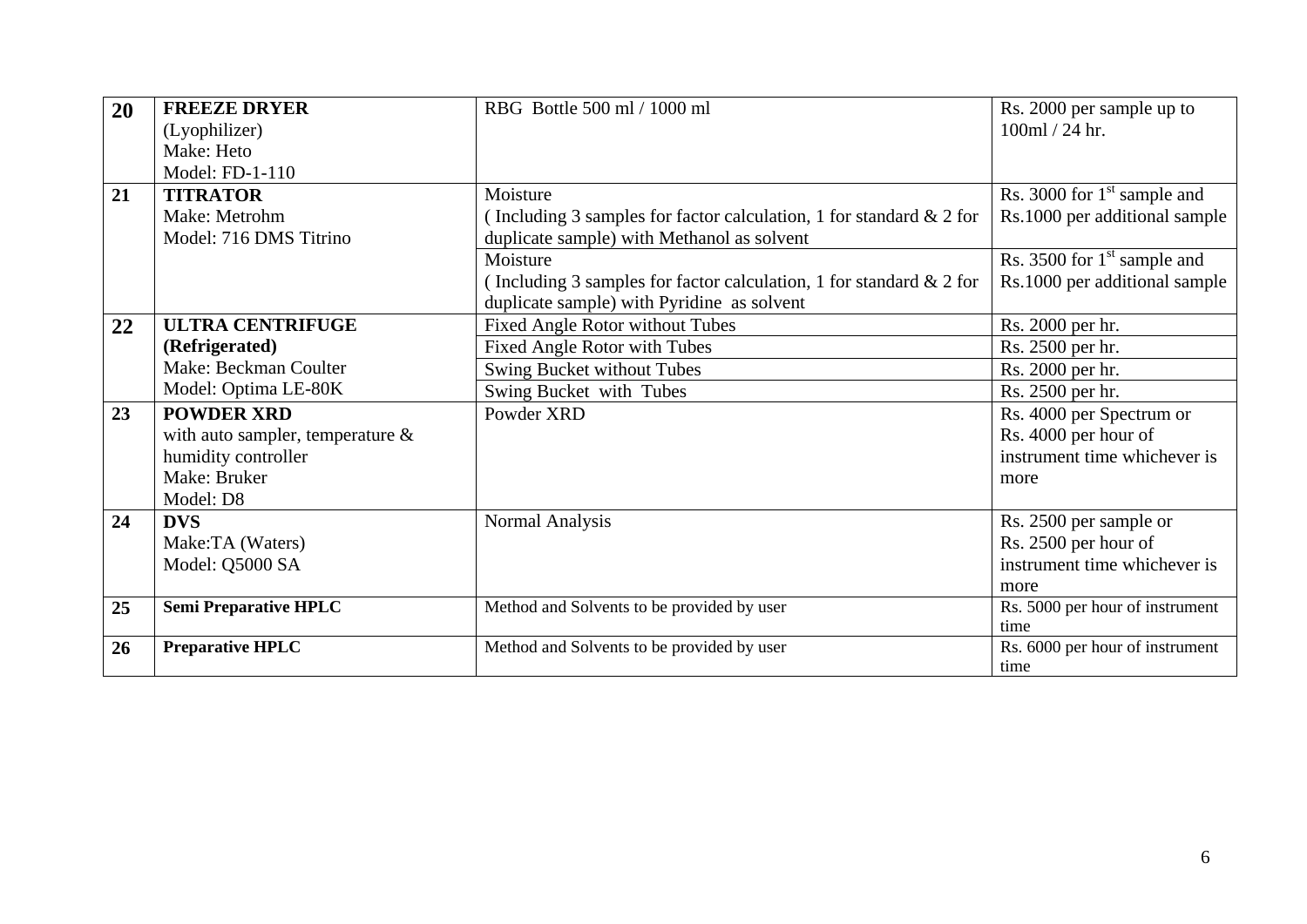## *Sample Submission Procedure*

| $\bm{l}$             | It is required to supply samples for each instrument separately with proper sample code, name of instrument, analysis<br>required and quantity of sample in the eppendorf tubes of 1.5 ml volume. Please provide required sample quantities as<br>specified on requisition forms. Please insure that only requested quantity is provided. |  |  |
|----------------------|-------------------------------------------------------------------------------------------------------------------------------------------------------------------------------------------------------------------------------------------------------------------------------------------------------------------------------------------|--|--|
| $\overline{2}$       | Please add GST $@$ 18.00% in the above rate list.                                                                                                                                                                                                                                                                                         |  |  |
| $\boldsymbol{\beta}$ | Please add courier charges of Rs.100.                                                                                                                                                                                                                                                                                                     |  |  |
| $\boldsymbol{4}$     | Please add 25% in the above rate list for soft copy of analysis i.e. data in excel or other format which are possible with the<br>specific instrument except PDF.                                                                                                                                                                         |  |  |
| 5 <sup>5</sup>       | The above charges are for industry.                                                                                                                                                                                                                                                                                                       |  |  |
| 6                    | The academic institutes will be charged only half the charges indicated above.                                                                                                                                                                                                                                                            |  |  |
| $\overline{7}$       | The SME- Pharma will be charged only half of the charges indicated in list.                                                                                                                                                                                                                                                               |  |  |
| 8                    | The samples will be analyzed within 15 working days after completion of all formalities. In case of short payment,<br>incomplete method, system problem the time will start after sorting all issues. Samples will be analyzed on first come first<br>served basis. No enquiry will be entertained after 30 days of dispatch of results.  |  |  |
| 9                    | No enquiry from outside party regarding completion of analysis of samples will be entertained before 15 working days.                                                                                                                                                                                                                     |  |  |
| 10                   | Samples requiring a specific method will not be accepted unless accompanied with detailed method and availability of<br>requisite infrastructure/chemicals at CIL. The receipt of payment should also be deferred in these cases till the time full<br>clarity is obtained from party.                                                    |  |  |